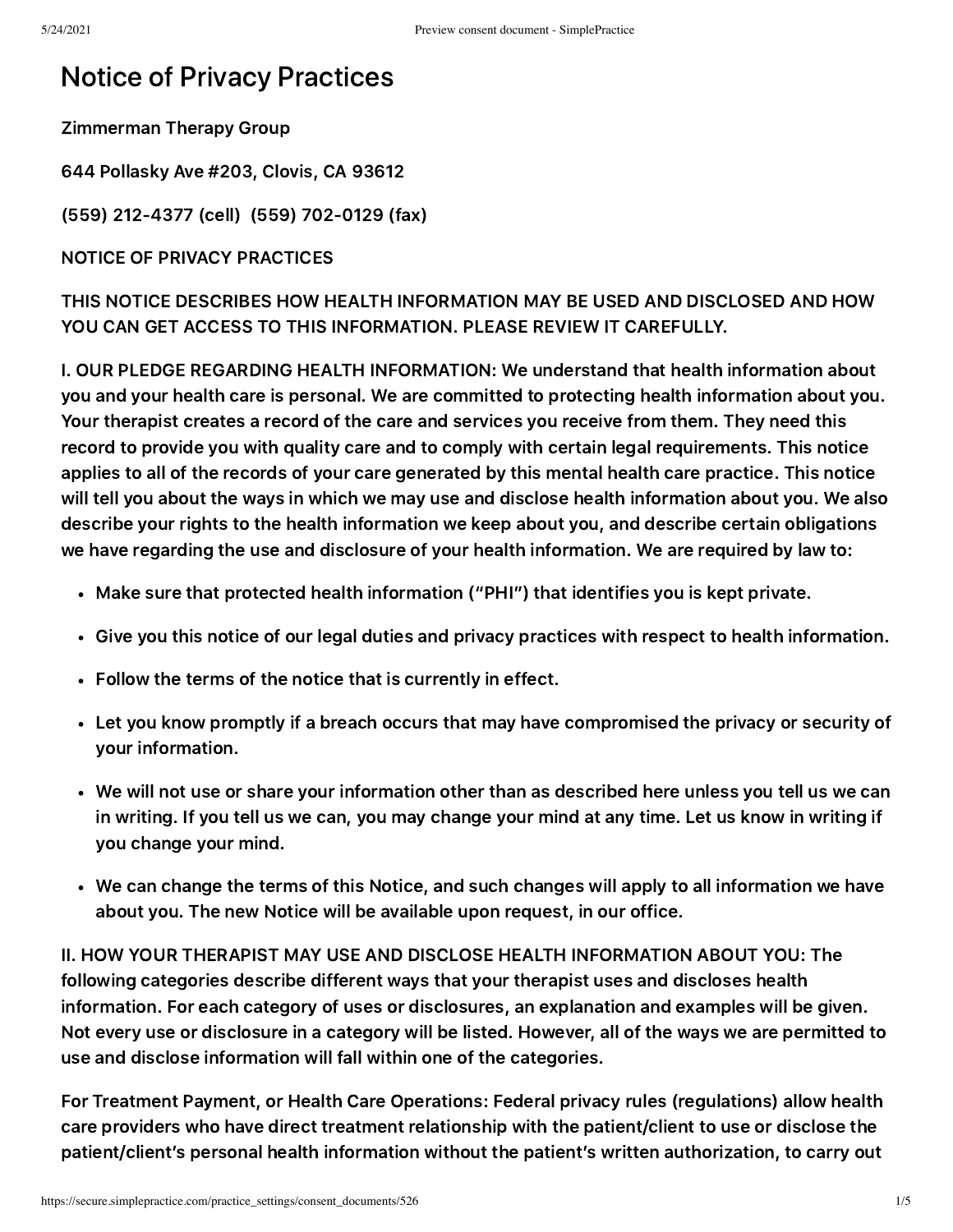## 5/24/2021 Preview consent document - SimplePractice

the health care provider's own treatment, payment or health care operations. Your therapist may also disclose your protected health information for the treatment activities of any health care provider. This too can be done without your written authorization. For example, if a clinician were to consult with another licensed health care provider about your condition, we would be permitted to use and disclose your personal health information, which is otherwise confidential, in order to assist the clinician in diagnosis and treatment of your mental health condition.

Disclosures for treatment purposes are not limited to the minimum necessary standard. Because therapists and other health care providers need access to the full record and/or full and complete information in order to provide quality care. The word "treatment" includes, among other things, the coordination and management of health care providers with a third party, consultations between health care providers and referrals of a patient for health care from one health care provider to another.

Lawsuits and Disputes: If you are involved in a lawsuit, your therapist may disclose health information in response to a court or administrative order. Your therapist may also disclose health information about your child in response to a subpoena, discovery request, or other lawful process by someone else involved in the dispute, but only if efforts have been made to tell you about the request or to obtain an order protecting the information requested.

III. CERTAIN USES AND DISCLOSURES REQUIRE YOUR AUTHORIZATION:

- . Psychotherapy Notes. Your therapist does keep "psychotherapy notes" as that term is defined in 45 CFR § 164.501, and any use or disclosure of such notes requires your Authorization unless the use or disclosure is:
	- . For your therapist's use in treating you.
	- . For your therapist's use in training or supervising mental health practitioners to help them improve their skills in group, joint, family, or individual counseling or therapy.
	- . For your therapist's use in defending themselves in legal proceedings instituted by you.
	- . For use by the Secretary of Health and Human Services to investigate your therapist's compliance with HIPAA.
	- . Required by law and the use or disclosure is limited to the requirements of such law.
	- . Required by law for certain health oversight activities pertaining to the originator of the psychotherapy notes.
	- . Required by a coroner who is performing duties authorized by law.
	- . Required to help avert a serious threat to the health and safety of others.
- . Marketing Purposes. As a psychotherapist, your therapist will not use or disclose your PHI for marketing purposes.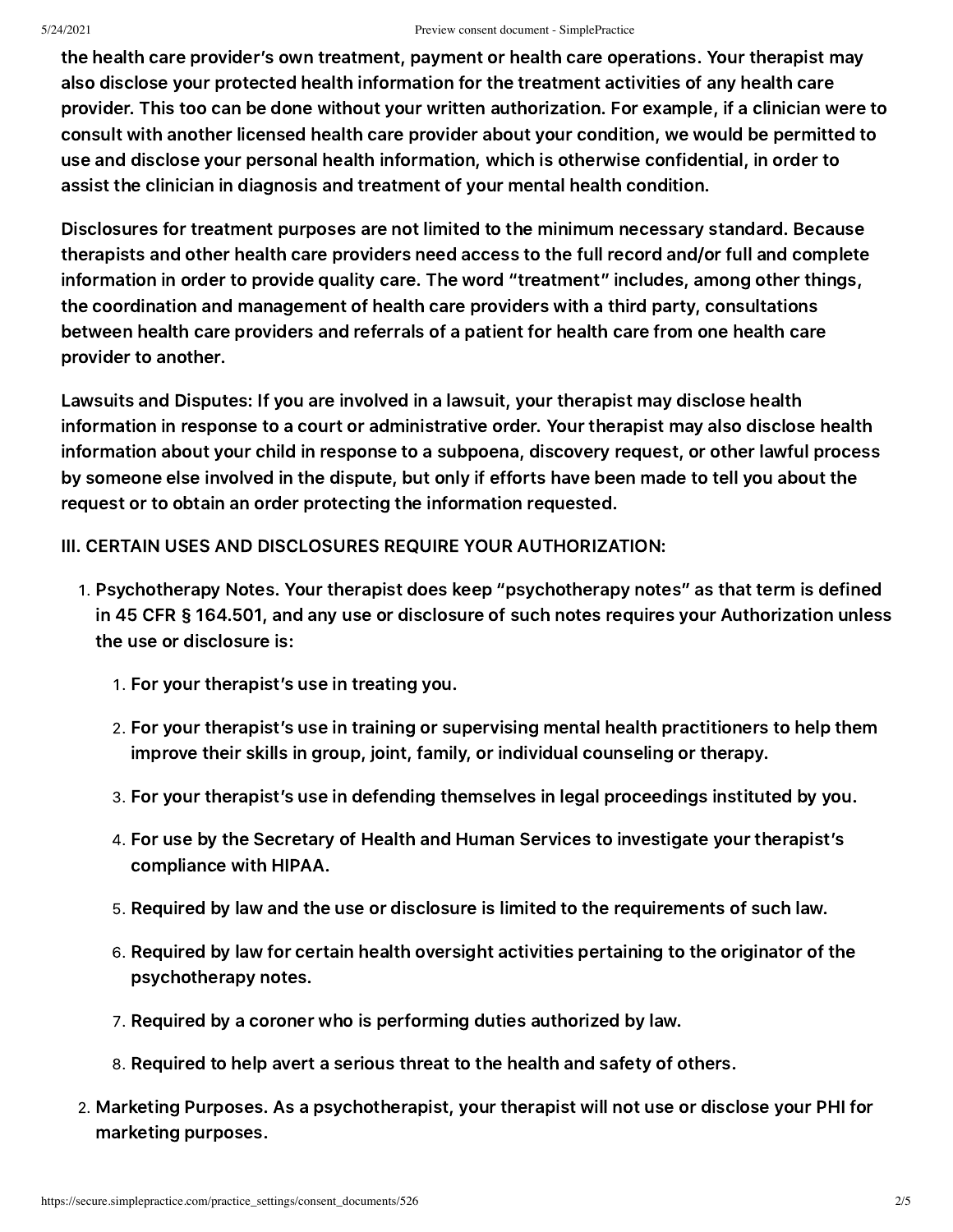. Sale of PHI. As a psychotherapist, your therapist will not sell your PHI in the regular course of their business.

IV. CERTAIN USES AND DISCLOSURES DO NOT REQUIRE YOUR AUTHORIZATION. Subject to certain limitations in the law, your therapist can use and disclose your PHI without your Authorization for the following reasons:

- . When disclosure is required by state or federal law, and the use or disclosure complies with and is limited to the relevant requirements of such law.
- . For public health activities, including reporting suspected child, elder, or dependent adult abuse, or preventing or reducing a serious threat to anyone's health or safety.
- . For health oversight activities, including audits and investigations.
- . For judicial and administrative proceedings, including responding to a court or administrative order, although our preference is to obtain an Authorization from you before doing so.
- . For law enforcement purposes, including reporting crimes occurring on our premises.
- . To coroners or medical examiners, when such individuals are performing duties authorized by law.
- . For research purposes, including studying and comparing the mental health of patients who received one form of therapy versus those who received another form of therapy for the same condition.
- . Specialized government functions, including, ensuring the proper execution of military missions; protecting the President of the United States; conducting intelligence or counterintelligence operations; or, helping to ensure the safety of those working within or housed in correctional institutions.
- . For workers' compensation purposes. Although our preference is to obtain an Authorization from you, your therapist may provide your PHI in order to comply with workers' compensation laws.
- . Appointment reminders and health related benefits or services. Your therapist may use and disclose your PHI to contact you to remind you that you have an appointment with them. They may also use and disclose your PHI to tell you about treatment alternatives, or other health care services or benefits that they offer.

## V. CERTAIN USES AND DISCLOSURES REQUIRE YOU TO HAVE THE OPPORTUNITY TO OBJECT.

- . Disclosures to family, friends, or others. Your therapist may provide your PHI to a family member, friend, or other person that you indicate is involved in your care or the payment for your health care, unless you object in whole or in part. The opportunity to consent may be obtained retroactively in emergency situations.
- VI. YOU HAVE THE FOLLOWING RIGHTS WITH RESPECT TO YOUR PHI: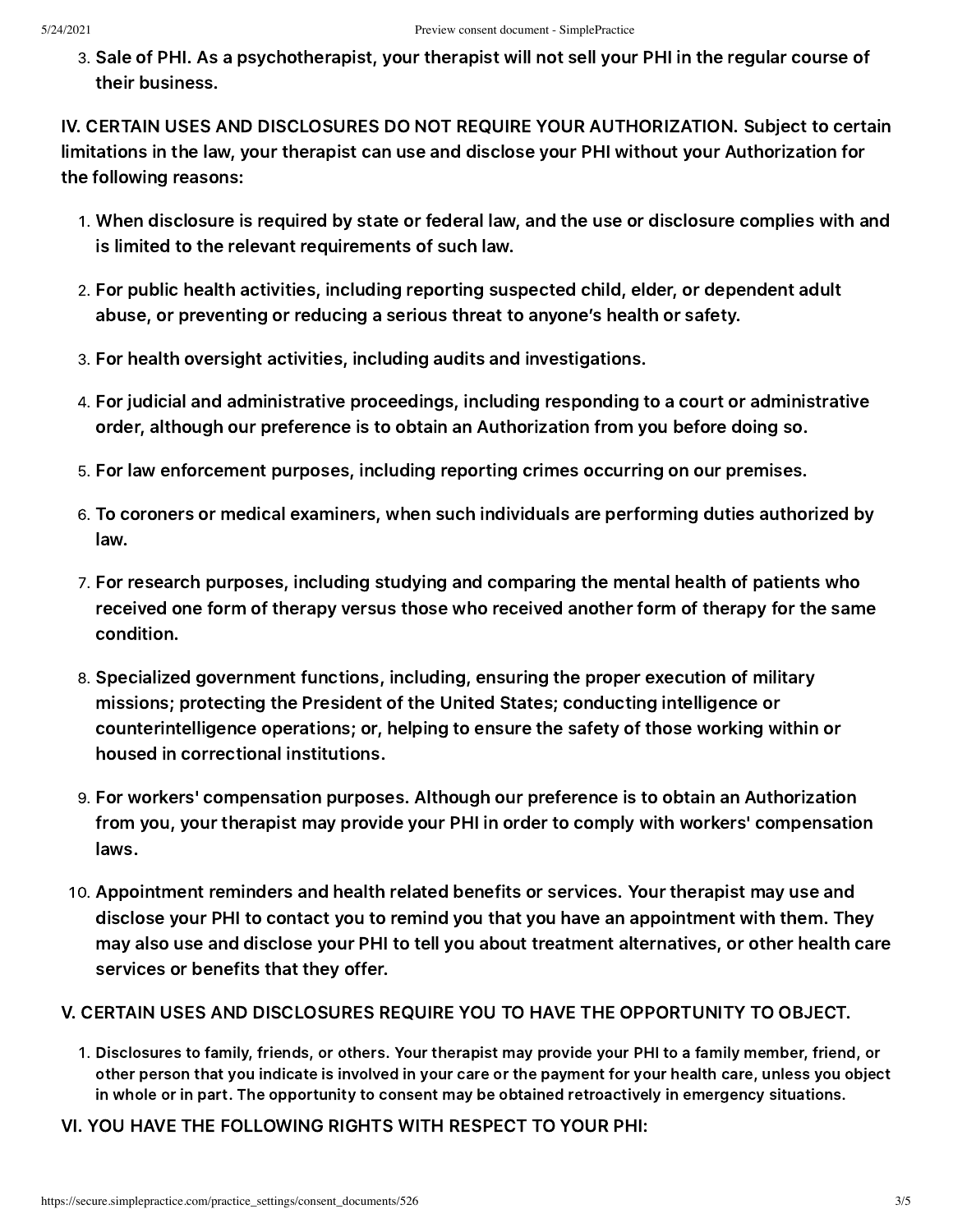- . The Right to Request Limits on Uses and Disclosures of Your PHI. You have the right to ask your therapist not to use or disclose certain PHI for treatment, payment, or health care operations purposes. Your therapist is not required to agree to your request, and they may say "no" if they believe it would affect your health care.
- . The Right to Request Restrictions for Out-of-Pocket Expenses Paid for In Full. You have the right to request restrictions on disclosures of your PHI to health plans for payment or health care operations purposes if the PHI pertains solely to a health care item or a health care service that you have paid for out-of-pocket in full.
- . The Right to Choose How Your Therapist Sends PHI to You. You have the right to ask your therapist to contact you in a specific way (for example, home or office phone) or to send mail to a different address, and they will agree to all reasonable requests.
- . The Right to See and Get Copies of Your PHI. Other than "psychotherapy notes," you have the right to get an electronic or paper copy of your medical record and other information that your therapist has about you. They will provide you with a copy of your record, or a summary of it, if you agree to receive a summary, within 30 days of receiving your written request, and they may charge a reasonable, cost-based fee for doing so.
- . The Right to Get a List of the Disclosures Your Therapist Has Made.You have the right to request a list of instances in which your therapist has disclosed your PHI for purposes other than treatment, payment, or health care operations, or for which you provided them with an Authorization. Your therapist will respond to your request for an accounting of disclosures within 60 days of receiving your request. The list they will give you will include disclosures made in the last six years unless you request a shorter time. Your therapist will provide the list to you at no charge, but if you make more than one request in the same year, your therapist will charge you a reasonable cost-based fee for each additional request.
- . The Right to Correct or Update Your PHI. If you believe that there is a mistake in your PHI, or that a piece of important information is missing from your PHI, you have the right to request that your therapist correct the existing information or add the missing information. Your therapist may say "no" to your request, but they will tell you why in writing within 60 days of receiving your request.
- . The Right to Get a Paper or Electronic Copy of this Notice. You have the right to get a paper copy of this Notice, and you have the right to get a copy of this notice by email. And, even if you have agreed to receive this Notice via email, you also have the right to request a paper copy of it.
- . The Right File a Complaint if You Feel Your Rights are Violated. You can complain if you feel we have violated your rights by contacting us using the information on the first page of this document. You can file a complaint with the U.S. Department of Health and Human Services Office for Civil Rights by sending a letter to 200 Independence Avenue, S.W., Washington, D.C.